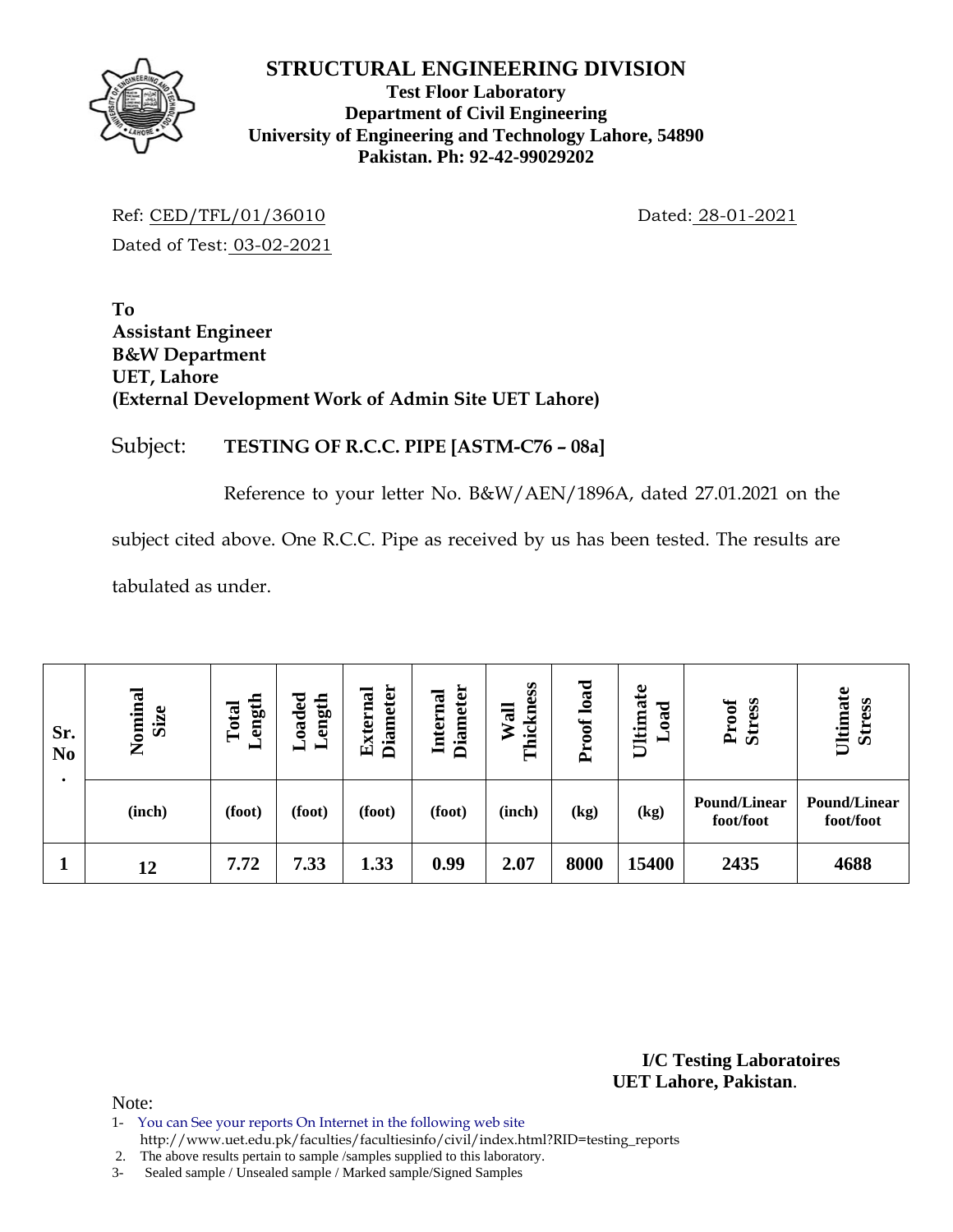

**Test Floor Laboratory Department of Civil Engineering University of Engineering and Technology Lahore, 54890 Pakistan. Ph: 92-42-99029202** 

To, Senior Engineer Mansoor Mazhar & Associates HFO Power House (Vision Developers)

Reference # CED/TFL 36020 (Dr. M Rizwan Riaz) Dated: 01-02-2021 Reference of the request letter # MMA/PVV/PH/06 Dated: 24-01-2021

| <b>Tension Test Report</b> | $(Page - 1/1)$                                            |
|----------------------------|-----------------------------------------------------------|
| Date of Test               | 03-02-2021                                                |
| Gauge length               | 8 inches                                                  |
| Description                | Deformed Steel Bar Tensile and Bend Test as per ASTM-A615 |
|                            |                                                           |

| Sr. No.      | Weight                                        |                   | Diameter/<br>size       |         | Area<br>$(in^2)$ | <b>Yield load</b> | <b>Breaking</b><br>Load | <b>Yield Stress</b><br>(psi)                                    |        | <b>Ultimate Stress</b><br>(psi) |               | Elongation     | % Elongation | Remarks |
|--------------|-----------------------------------------------|-------------------|-------------------------|---------|------------------|-------------------|-------------------------|-----------------------------------------------------------------|--------|---------------------------------|---------------|----------------|--------------|---------|
|              | (1bsft)                                       | Nominal<br>$(\#)$ | <b>Actual</b><br>(inch) | Nominal | Actual           | (kg)              | (kg)                    | Nominal                                                         | Actual | Nominal                         | <b>Actual</b> | (inch)         |              |         |
| 1            | 0.372                                         | $\mathbf{3}$      | 0.373                   | 0.11    | 0.109            | 3100              | 4800                    | 62200                                                           | 62420  | 96200                           | 96700         | 1.20           | 15.0         |         |
| $\mathbf{2}$ | 0.371                                         | $\mathbf{3}$      | 0.372                   | 0.11    | 0.109            | 3500              | 4900                    | 70200                                                           | 70830  | 98200                           | 99200         | 1.00           | 12.5         |         |
|              | $\blacksquare$                                |                   |                         | ۰       |                  |                   |                         |                                                                 |        | $\blacksquare$                  | ۰             | ۰              |              |         |
|              | $\blacksquare$                                |                   |                         | ۰       |                  |                   |                         |                                                                 |        |                                 | ۰             | $\blacksquare$ | ۰            |         |
|              |                                               |                   |                         |         | ٠                |                   |                         |                                                                 |        |                                 | ۰             | $\blacksquare$ | ۰            |         |
|              |                                               |                   |                         |         |                  |                   |                         |                                                                 |        |                                 |               |                |              |         |
|              |                                               |                   |                         |         |                  |                   |                         | Note: only two samples for tensile and one sample for bend test |        |                                 |               |                |              |         |
|              |                                               |                   |                         |         |                  |                   |                         |                                                                 |        |                                 |               |                |              |         |
|              |                                               |                   |                         |         |                  |                   | <b>Bend Test</b>        |                                                                 |        |                                 |               |                |              |         |
|              | #3 Bar Bend Test Through 180° is Satisfactory |                   |                         |         |                  |                   |                         |                                                                 |        |                                 |               |                |              |         |
|              |                                               |                   |                         |         |                  |                   |                         |                                                                 |        |                                 |               |                |              |         |
|              |                                               |                   |                         |         |                  |                   |                         |                                                                 |        |                                 |               |                |              |         |

**I/C Testing Laboratoires UET Lahore, Pakistan**.

- 1- You can See your reports On Internet in the following web site http://www.uet.edu.pk/faculties/facultiesinfo/civil/index.html?RID=testing\_reports
- 2. The above results pertain to sample /samples supplied to this laboratory.
- 3- Sealed sample / Unsealed sample / Marked sample/Signed Samples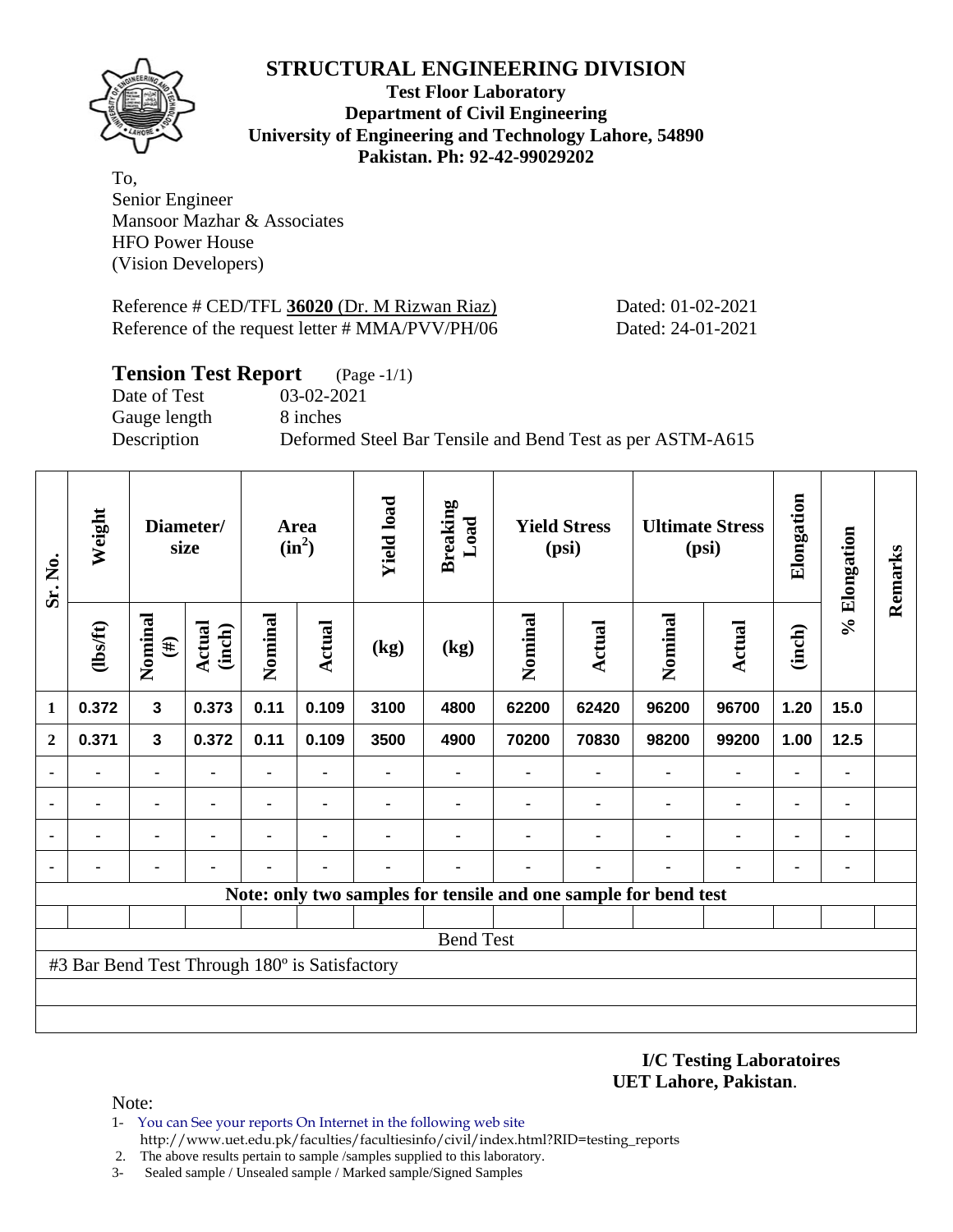

#### **Test Floor Laboratory Department of Civil Engineering University of Engineering and Technology Lahore, 54890 Pakistan. Ph: 92-42-99029202**

To, Project Manager Q-Links Property Management (Private) Limited Construction of Jasmine Homes, Orchard Mall and Broardway Height-3 Bahria Orchard Lahore

Reference # CED/TFL 36021 (Dr. M Rizwan Riaz) Dated: 01-02-2021 Reference of the request letter # Nil Dated: 13-01-2021

# **Tension Test Report** (Page -1/1)

Date of Test 03-02-2021 Gauge length 8 inches

Description Deformed Steel Bar Tensile and Bend Test as per ASTM-A615

| Sr. No.        | Weight                                        | Diameter/<br>size       |                         | <b>Area</b><br>$(in^2)$ |                | <b>Yield load</b> | <b>Breaking</b><br>Load                                        | <b>Yield Stress</b><br>(psi) |               | <b>Ultimate Stress</b><br>(psi) |                | Elongation     | % Elongation   | Remarks |
|----------------|-----------------------------------------------|-------------------------|-------------------------|-------------------------|----------------|-------------------|----------------------------------------------------------------|------------------------------|---------------|---------------------------------|----------------|----------------|----------------|---------|
|                | (1bsft)                                       | Nominal<br>$(\#)$       | <b>Actual</b><br>(inch) | Nominal                 | Actual         | (kg)              | (kg)                                                           | Nominal                      | <b>Actual</b> | Nominal                         | <b>Actual</b>  | (inch)         |                |         |
| 1              | 0.381                                         | $\overline{\mathbf{3}}$ | 0.377                   | 0.11                    | 0.112          | 4000              | 6000                                                           | 80200                        | 78800         | 120300                          | 118200         | 1.10           | 13.8           |         |
|                | ۰                                             | $\blacksquare$          | $\blacksquare$          | ۰                       | $\blacksquare$ |                   | -                                                              | ۰                            | ۰             | ٠                               | $\blacksquare$ | $\blacksquare$ | $\blacksquare$ |         |
|                |                                               | ۰                       |                         | ۰                       | $\blacksquare$ |                   | $\blacksquare$                                                 |                              |               |                                 | ۰              | $\blacksquare$ | ٠              |         |
|                |                                               | ٠                       |                         |                         | ٠              |                   |                                                                |                              |               |                                 |                | $\blacksquare$ | $\blacksquare$ |         |
| ٠              | ٠                                             | ۰                       |                         |                         | $\blacksquare$ |                   |                                                                |                              |               | $\blacksquare$                  | $\blacksquare$ | $\blacksquare$ | ۰              |         |
| $\blacksquare$ |                                               | ٠                       |                         |                         | $\blacksquare$ |                   |                                                                |                              |               | $\blacksquare$                  | $\blacksquare$ | $\blacksquare$ | ۰              |         |
|                |                                               |                         |                         |                         |                |                   | Note: only one sample for tensile and one sample for bend test |                              |               |                                 |                |                |                |         |
|                |                                               |                         |                         |                         |                |                   |                                                                |                              |               |                                 |                |                |                |         |
|                |                                               |                         |                         |                         |                |                   | <b>Bend Test</b>                                               |                              |               |                                 |                |                |                |         |
|                | #3 Bar Bend Test Through 180° is Satisfactory |                         |                         |                         |                |                   |                                                                |                              |               |                                 |                |                |                |         |
|                |                                               |                         |                         |                         |                |                   |                                                                |                              |               |                                 |                |                |                |         |
|                |                                               |                         |                         |                         |                |                   |                                                                |                              |               |                                 |                |                |                |         |

**I/C Testing Laboratoires UET Lahore, Pakistan**.

Note:

1- You can See your reports On Internet in the following web site http://www.uet.edu.pk/faculties/facultiesinfo/civil/index.html?RID=testing\_reports

2. The above results pertain to sample /samples supplied to this laboratory.

3- Sealed sample / Unsealed sample / Marked sample/Signed Samples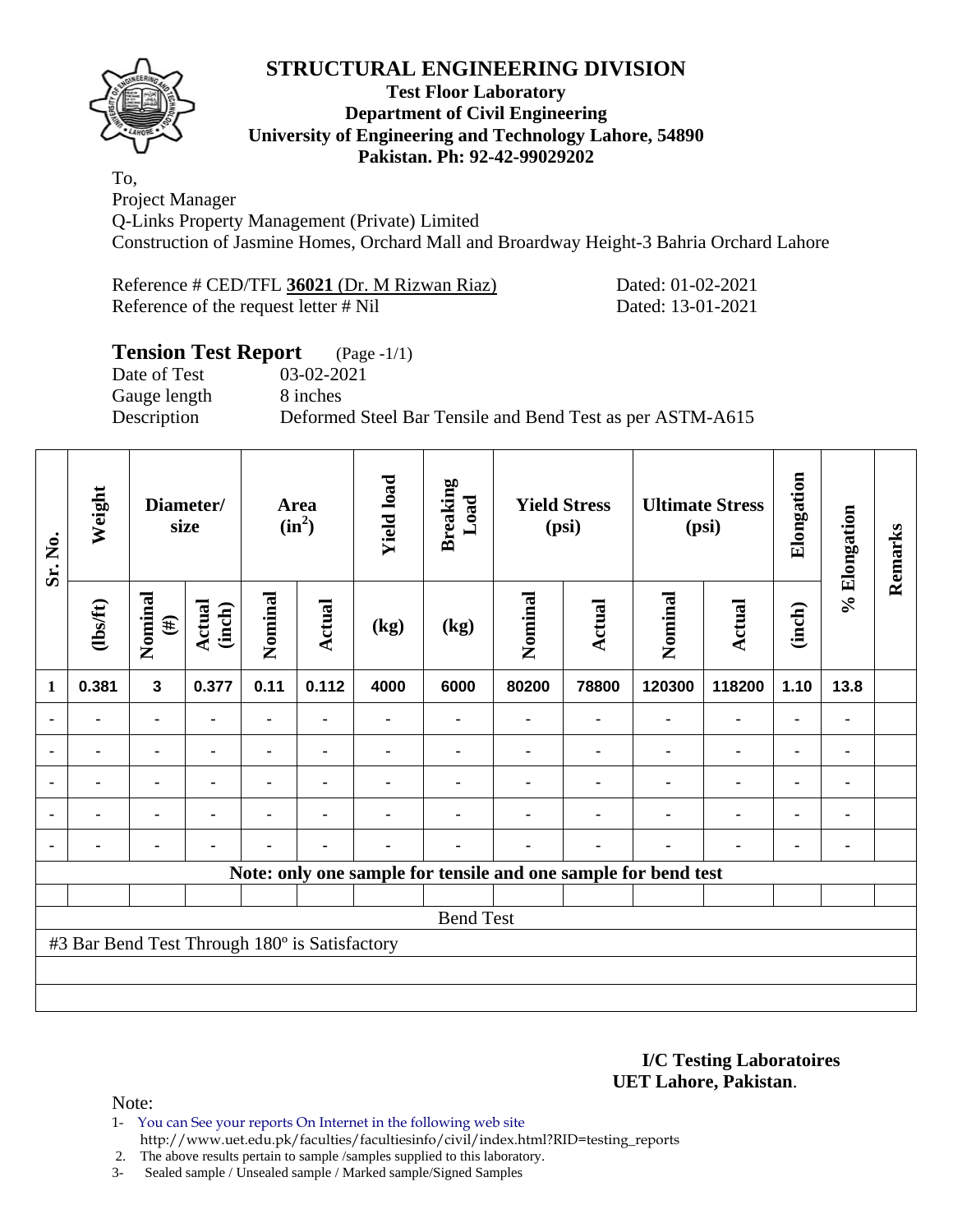

#### **Test Floor Laboratory Department of Civil Engineering University of Engineering and Technology Lahore, 54890 Pakistan. Ph: 92-42-99029202**

To, FM (Works Div) SUPARCO Office Works Division Construction of Staff Hostel with Allied Facilities at Kala Shah Kaku Lahore

| Reference # CED/TFL 36025 (Dr. M Rizwan Riaz)               | Dated: 02-02-2021 |
|-------------------------------------------------------------|-------------------|
| Reference of the request letter # 63301(3600)Works/Div/SRDC | Dated: 12-01-2021 |

## **Tension Test Report** (Page -1/1)

Date of Test 03-02-2021 Gauge length 8 inches

Description Deformed Steel Bar Tensile Test as per ASTM-A615

| Sr. No.        | Weight<br>Diameter/<br>size |                         | Area<br>$(in^2)$        |                | <b>Yield load</b> | <b>Breaking</b><br>Load | <b>Yield Stress</b><br>(psi)            |                          | <b>Ultimate Stress</b><br>(psi) |                | Elongation     | % Elongation   | Remarks |  |
|----------------|-----------------------------|-------------------------|-------------------------|----------------|-------------------|-------------------------|-----------------------------------------|--------------------------|---------------------------------|----------------|----------------|----------------|---------|--|
|                | $\frac{2}{10}$              | Nominal<br>$(\#)$       | <b>Actual</b><br>(inch) | Nominal        | Actual            | (kg)                    | (kg)                                    | Nominal                  | Actual                          | Nominal        | <b>Actual</b>  | (inch)         |         |  |
| 1              | 0.365                       | $\mathbf{3}$            | 0.370                   | 0.11           | 0.107             | 3100                    | 4400                                    | 62200                    | 63660                           | 88200          | 90400          | 1.40           | 17.5    |  |
| $\mathbf{2}$   | 0.363                       | $\overline{\mathbf{3}}$ | 0.368                   | 0.11           | 0.107             | 3100                    | 4400                                    | 62200                    | 64070                           | 88200          | 91000          | 1.40           | 17.5    |  |
| $\blacksquare$ |                             | ۰                       |                         | $\blacksquare$ |                   |                         |                                         | ۰                        | ۰                               |                | $\blacksquare$ |                | ۰       |  |
| $\blacksquare$ | $\blacksquare$              | $\blacksquare$          | $\blacksquare$          | $\blacksquare$ | $\blacksquare$    | ۰                       |                                         | $\blacksquare$           | $\blacksquare$                  |                | $\blacksquare$ | ۰              | ٠       |  |
| $\blacksquare$ | ۰                           | $\blacksquare$          | $\blacksquare$          | ۰              | $\blacksquare$    | ۰                       | $\blacksquare$                          |                          | ۰                               | $\blacksquare$ | $\blacksquare$ | $\blacksquare$ | ٠       |  |
| $\blacksquare$ | ٠                           | ۰                       | $\blacksquare$          | ۰              | ٠                 |                         |                                         | $\overline{\phantom{a}}$ |                                 |                | $\blacksquare$ | ٠              | ۰       |  |
|                |                             |                         |                         |                |                   |                         | Note: only two samples for tensile test |                          |                                 |                |                |                |         |  |
|                |                             |                         |                         |                |                   |                         |                                         |                          |                                 |                |                |                |         |  |
|                |                             |                         |                         |                |                   |                         | <b>Bend Test</b>                        |                          |                                 |                |                |                |         |  |
|                |                             |                         |                         |                |                   |                         |                                         |                          |                                 |                |                |                |         |  |
|                |                             |                         |                         |                |                   |                         |                                         |                          |                                 |                |                |                |         |  |
|                |                             |                         |                         |                |                   |                         |                                         |                          |                                 |                |                |                |         |  |

**I/C Testing Laboratoires UET Lahore, Pakistan**.

- 1- You can See your reports On Internet in the following web site http://www.uet.edu.pk/faculties/facultiesinfo/civil/index.html?RID=testing\_reports
- 2. The above results pertain to sample /samples supplied to this laboratory.
- 3- Sealed sample / Unsealed sample / Marked sample/Signed Samples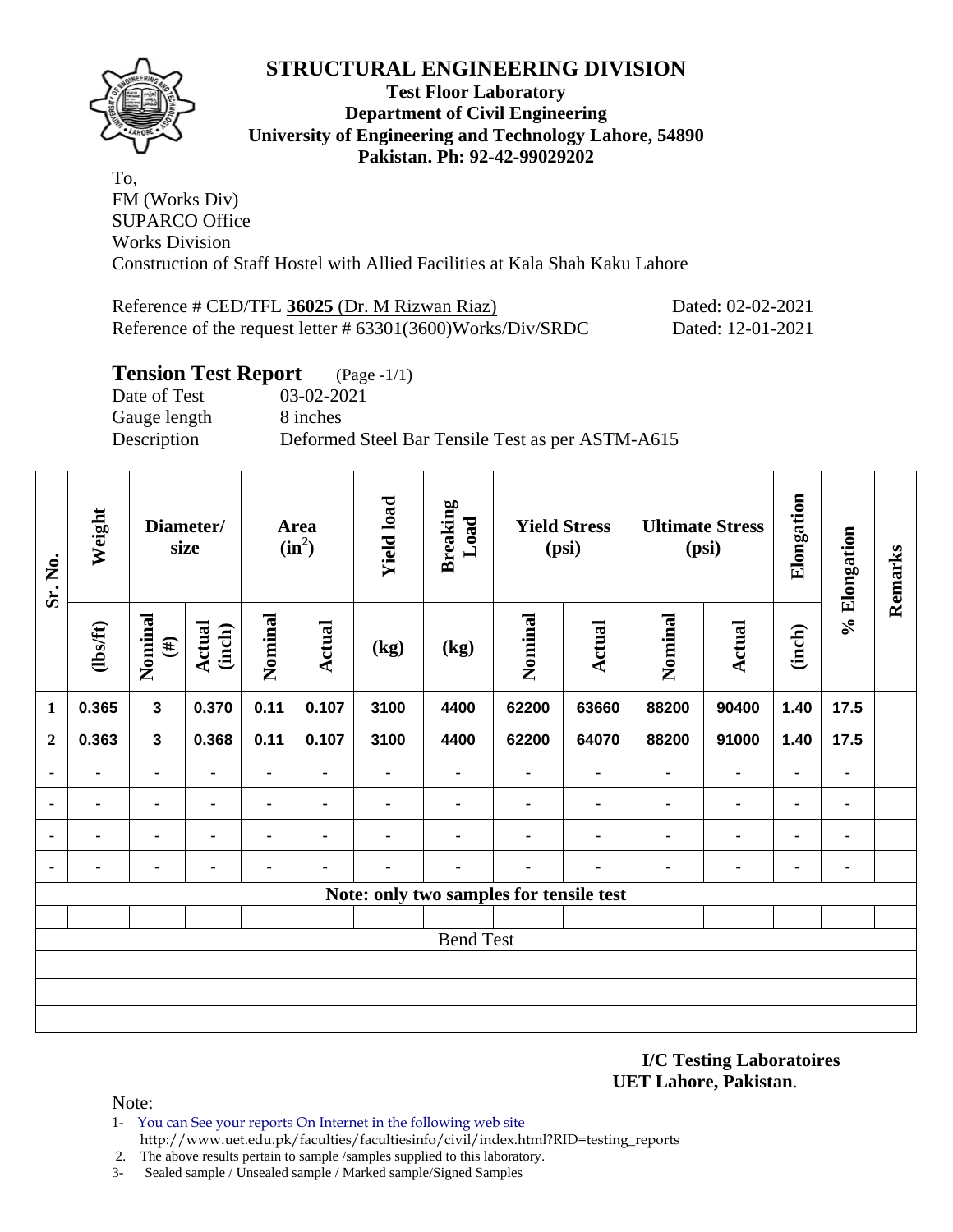

### **Test Floor Laboratory Department of Civil Engineering University of Engineering and Technology Lahore, 54890 Pakistan. Ph: 92-42-99029202**

To, Sr. Project Manager Izhar Construction (Pvt) Ltd Construction of Structural Works of Dolmen Shopping Mall DHA Lahore

Reference # CED/TFL **36027** (Dr. M Rizwan Riaz) Dated: 02-02-2021 Reference of the request letter # ICPL/CONST-DML/20/35 Dated: 02-02-2021

## **Tension Test Report** (Page -1/1)

Gauge length 8 inches

Date of Test 03-02-2021 Description Deformed Steel Bar Tensile and Bend Test as per ASTM-A615

| Sr. No.        | Weight         |                | Diameter/<br><b>Size</b><br>(mm) |         | <b>Area</b><br>$(in^2)$ | <b>Yield load</b>                                   | <b>Breaking</b><br>Load | <b>Yield Stress</b><br>(psi) |                |                                                                 | <b>Ultimate Stress</b><br>(psi) | Elongation     |              | Remarks                       |
|----------------|----------------|----------------|----------------------------------|---------|-------------------------|-----------------------------------------------------|-------------------------|------------------------------|----------------|-----------------------------------------------------------------|---------------------------------|----------------|--------------|-------------------------------|
|                | (1bsft)        | Nominal        | <b>Actual</b>                    | Nominal | Actual                  | (kg)                                                | (kg)                    | Nominal                      | Actual         | Nominal                                                         | <b>Actual</b>                   | (inch)         | % Elongation |                               |
| $\mathbf{1}$   | 0.418          | 10             | 10.05                            | 0.12    | 0.123                   | 4100                                                | 5000                    | 75324                        | 73540          | 91858                                                           | 89700                           | 1.00           | 12.5         |                               |
| $\overline{2}$ | 0.416          | 10             | 10.02                            | 0.12    | 0.122                   | 4100                                                | 4900                    | 75324                        | 73980          | 90021                                                           | 88500                           | 1.10           | 13.8         | <b>Amreli</b><br><b>Steel</b> |
| $\blacksquare$ | $\blacksquare$ | $\blacksquare$ | $\blacksquare$                   |         |                         |                                                     |                         |                              | $\blacksquare$ | $\blacksquare$                                                  | ۰                               | $\blacksquare$ |              |                               |
|                | ۰              | $\blacksquare$ | $\blacksquare$                   | -       | $\blacksquare$          | $\blacksquare$                                      |                         |                              | $\blacksquare$ | $\blacksquare$                                                  | ۰                               | $\blacksquare$ |              |                               |
|                | $\blacksquare$ |                | $\blacksquare$                   | -       |                         |                                                     |                         |                              |                | ٠                                                               | $\blacksquare$                  | ۰              |              |                               |
|                |                | $\blacksquare$ |                                  |         |                         |                                                     |                         |                              | $\blacksquare$ |                                                                 | $\blacksquare$                  | $\blacksquare$ |              |                               |
|                |                |                |                                  |         |                         |                                                     |                         |                              |                | Note: only two samples for tensile and one sample for bend test |                                 |                |              |                               |
|                |                |                |                                  |         |                         |                                                     |                         |                              |                |                                                                 |                                 |                |              |                               |
|                |                |                |                                  |         |                         |                                                     | <b>Bend Test</b>        |                              |                |                                                                 |                                 |                |              |                               |
|                |                |                |                                  |         |                         | 10mm Dia Bar Bend Test Through 180° is Satisfactory |                         |                              |                |                                                                 |                                 |                |              |                               |
|                |                |                |                                  |         |                         |                                                     |                         |                              |                |                                                                 |                                 |                |              |                               |
|                |                |                |                                  |         |                         |                                                     |                         |                              |                |                                                                 |                                 |                |              |                               |

**I/C Testing Laboratoires UET Lahore, Pakistan**.

- 1- You can See your reports On Internet in the following web site http://www.uet.edu.pk/faculties/facultiesinfo/civil/index.html?RID=testing\_reports
- 2. The above results pertain to sample /samples supplied to this laboratory.
- 3- Sealed sample / Unsealed sample / Marked sample/Signed Samples